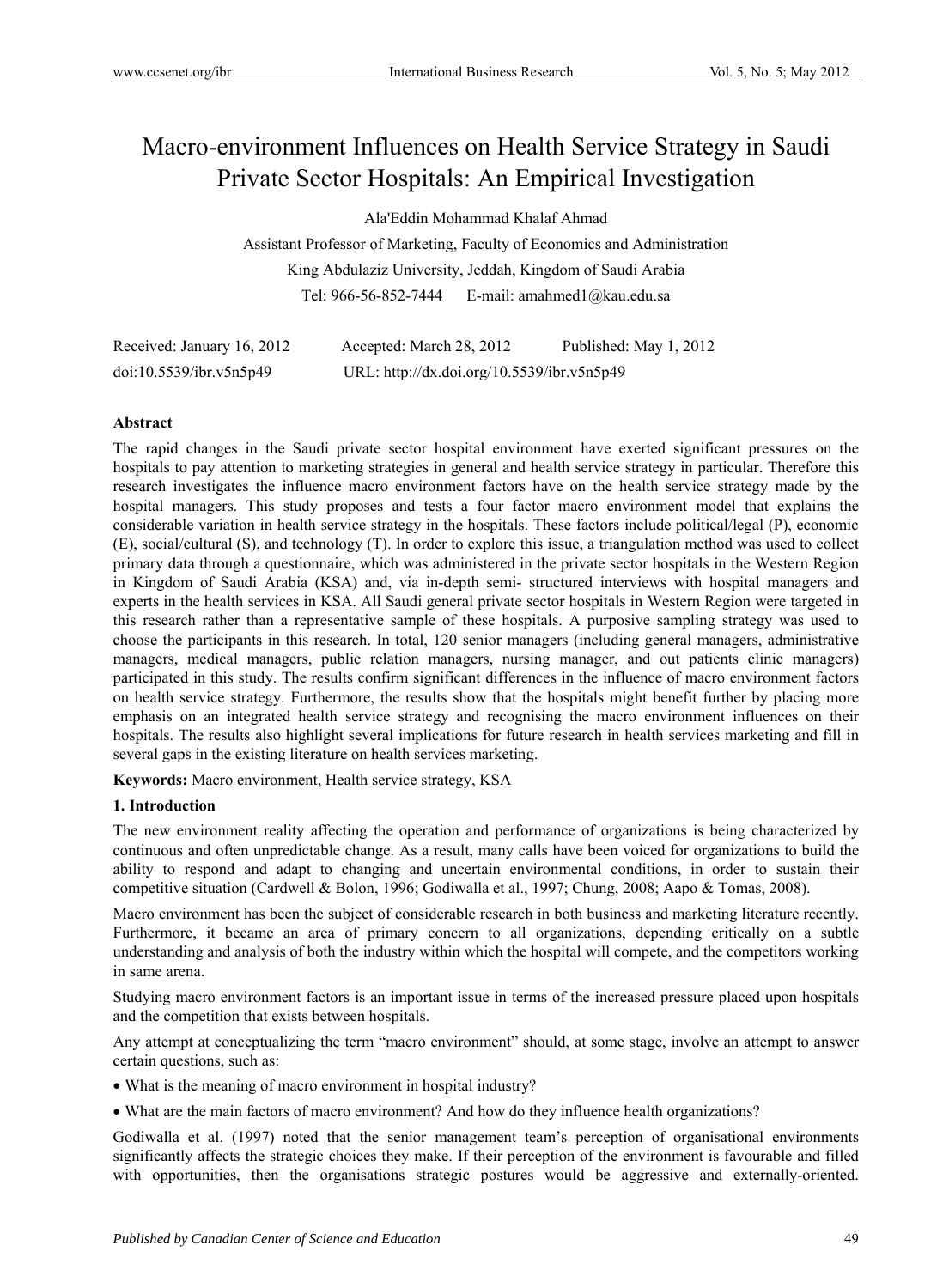Alternatively, if they perceive the environment to be fraught with danger then the organisation would be most defensive in its strategic posture.

Since the patient and his or her accompanying persons are the beneficiaries in any hospital from a marketing standpoint they are to be considered consumers who have many needs and demands, which have increased with the heightened awareness among Saudi people of modern health care. This trend can be identified through study and analysis. In other words, marketing activities in the health sector require extensive studies be conducted as well as hiring effective marketing expertise and staff to satisfy the needs and wants of the target market, while also achieving management and organisational goals. To accomplish this, health care service providers and marketing decisions makers must adapt their strategies and modify their services according to the macro environment in which they grow up and survive.

In order to improve ways of handling marketing problems the private sector hospital management should be analysing marketing activities more effectively by shedding light on the surrounding environmental conditions, and updating knowledge about both current and future marketing decisions in their hospitals. This may be achieved by considering marketing as being a sub-system operating in the larger system which is the surrounding environment (Abu-Nokta, 2000).

The purpose of this study is to identify the influences of macro environment on the health service strategy in Saudi private sector hospitals. The study focuses on the investigation of macro environment factors influences health service strategy in Saudi private sector hospitals. Findings of this research are useful for the health sector in formulating appropriate strategies to build adaptation of macro environment by hospital's managers to formulate successful health service strategy.

## **2. Literature Review**

## *2.1 Macro Environment*

Strategic management views the environment as an important contextual factor that has a strong impact on a firm's strategic direction (Hamel & Prahalad, 1994; Chaharbaghi & Nugent, 1994). Strategy literature supports the view that both owners and top managers need to deal with the impact of the environment (Chaganti & Damanpour, 1991; Hamel & Prahalad, 1994; Hough & White, 2004; Chung, 2008; Aapo & Tomas, 2008). The information uncertainty perspective (Chaharbaghi & Nugent, 1994, 1996; Hough & White, 2004; Chung, 2008; Aapo & Tomas, 2008) maintains that greater environmental dynamism will lead to greater environmental uncertainty and increased difficulty in decision-making (Sanders & Ritzman, 2004). Bourgeois (1985) and Lumpkin and Dess (1995) argue that organisations that are able to respond appropriately to varying levels of environmental uncertainty will be more effective. Porter (1986) is of the view that globalisation potential depends on industry characteristics and particularly on specific industry drivers - such as market forces, cost factors, technology, government policies and competitive factors.

The major forces represent uncontrollable variables that hospitals must monitor and to which they must be respond. Marketers must also pay attention to interactions among forces to identify and take advantage of new opportunities and threats. For example of the offerings are affordable (economic), they may actually change attitudes and behaviour (social cultural) (Kotler et al., 2008). Macro-environment consists of broader forces that affect the actors in the micro environment (Armstrong & Kotler, 2011).

In sectors that have higher environmental uncertainty Ansoff and McDonnell (1990) identified that strategic management systems are more sophisticated, while other authors (Haines, 1988; Csath, 1991) demonstrated that uncertainty in the sector and national environments is linked together.

The importance of analyzing the macro environment arises from the critical role it plays in the growth and profitability of organizations. This fact has been clearly highlighted by Kotha and Nair (1995), and later by Wagner and Gooding (1997). Thus, by understanding an organization's external environment, Fombrun and Shanley (1992), Gimeno and Woo (1996) indicate that strategic decision-makers can not only help improve its competitive position but also increase its operational efficiency, and win battles in the field of global economy.

Based on this conclusion, Hill and Jones (1998) have further argued that to succeed, an organization must either fit its strategy to the industry/sector environment in which it operates, or be able to reshape the industry/ sector's environment to its advantage through its choice of strategy. Thus, "*companies typically fail when their strategy no longer fits the environment in which they operate*" (Hill & Jones, 1998, P102).

Crucially, any study of the external environment should include the identification of both the 'opportunities' and 'threats' facing an organization.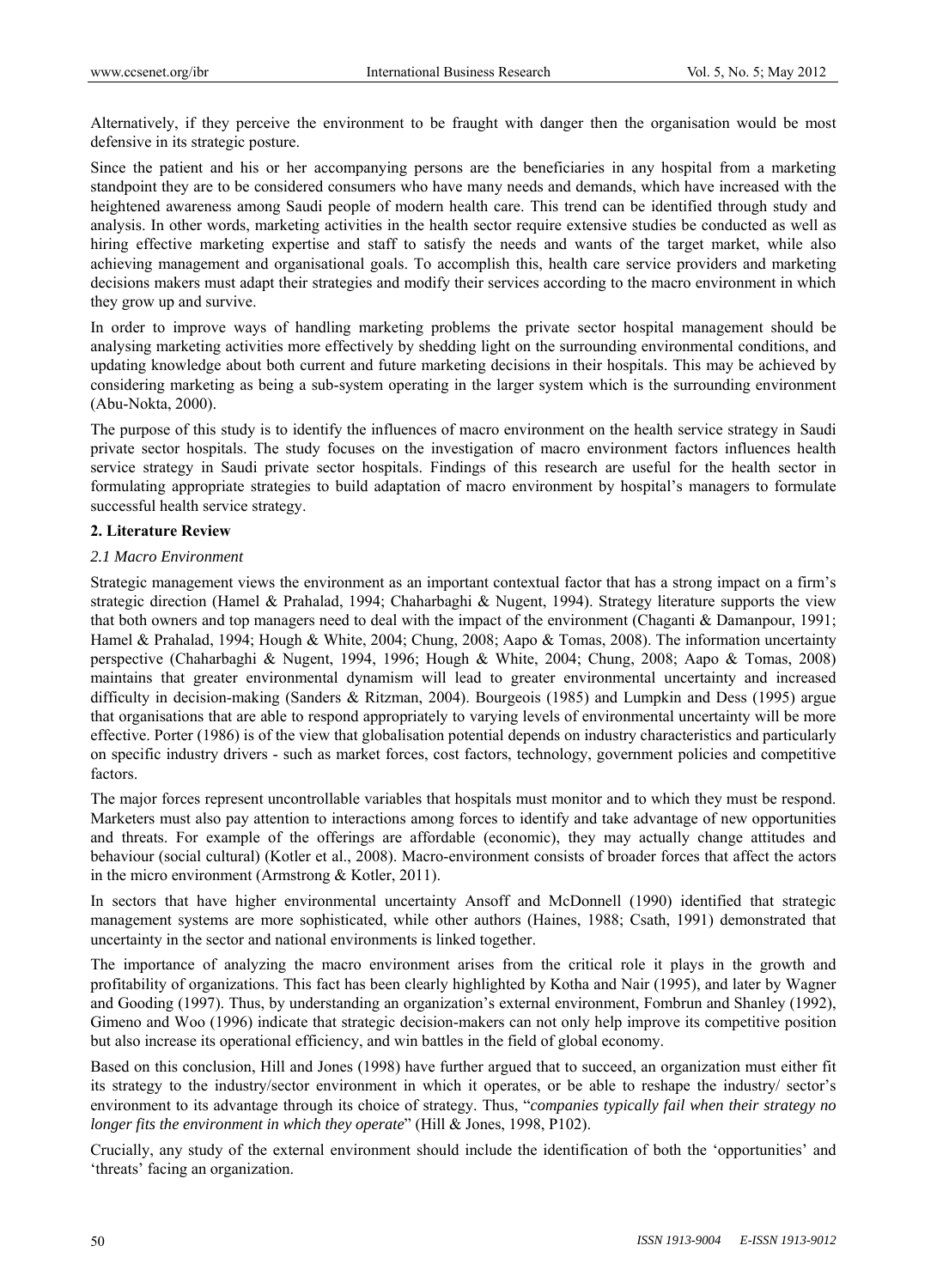# *2.2 PEST Environment*

A societal environment includes general forces that do not directly touch on the short run activities of an organization but can, and often do, influence its long run decisions (Wheelen & Hunger, 2002).

The number of possible strategic variables in the general environment is enormous. Various authors have listed those variables in different ways, the most notable being the PEST framework of societal environment which is an acronym for political/legal, economic, socio-cultural and technological variables (Fifield & Gilligan, 1998; Henry, 2010; Kotler et al., 2008; Armstrong & Kotler, 2011).

In order to increase comprehension of the societal environment so as to assess and evaluate the practical impact of the environmental data generated from the aforementioned segments of such an environment, organizations engage in a process called "external environmental analysis". The challenge in this process of analysis, according to Hitt and Hillman (1999) is to scan and monitor current changes/trends in the elements of the aforementioned environmental segments, and adopt them as a basis for forecasting, to be able to assess the implications of those environmental changes and trends that prove to have the most significant relevance to an organization and its strategic management. In this context, Lynch (2000) indicates that it may be useful to begin this process of analyzing the external environment surrounding an organization with a checklist - often called a PEST analysis which can be used to scan the political, economic, socio-cultural, and technological aspects of this environment embodying any other related segments, and monitor changes in these environmental segments so as to identify areas that appear to reflect distinctive emerging trends.

## 2.2.1 Political/Legal Environment

A Political/legal environment consists of laws, government agencies, and pressure groups that influence or limit various organizations and individuals in a given society (Armstrong & Kotler, 2011).

The environment of political/legal to the Saudi government, factors that may influence the health service strategy in hospitia's in particular are: government objectives, policies, decisions, legal restrictions, various governmental units sharing legislative authority, laws concerning taxation, and privatization decisions (Sameer & Jasmine, 2003). The clinical governance structure has, at its fundamentals, the foundation philosophy of continuous quality improvement (CQI) and total quality management (TQM). These two philosophies were developed first in manufacturing and industry, and then adopted by health services institutions in the early 1990s (Berwick, 1989; Kitson, 1994). The overall philosophy is to generate a culture of continuous quality based on effective cooperation between staff, systems spotlight, investment in people and staff, and self-monitoring (McLaughlin & Kaluzny, 1999; Ovretveit, 2000).

The elements of clinical governance that are relevant to research governance are as follows: (Bayliss et al., 2001; Franks, 2001; Som, 2004).

Many scholars (Doyle et al., 2000; Eisenberg & Gregg, 2004; Pomey et al., 2004; Cronin & Wright, 2005) presented critical questions regarding the regulation of private hospitals as follows:

- What is the responsibility and role of government?
- What information is needed for patients about costs and fees, and a national complaints?
- Procedure for the private sector?
- What are the broad outcomes that the government wants to achieve?
- Should the same standards be applied across public and private hospitals?

Walshe (2003) suggested some regulatory responses in the health care market:

- Control prices or impose other controls to limit excessive profit-making and promote competition.
- Make information more widely available and provide it in ways that promote its use by customers.
- Make the customer/provider pay the full costs or impose controls to prevent perverse behaviors.
- Impose controls on service provision and development, aimed at ensuring supply and planning development rationally.
- Manage demand/ need for service to avoid both excessive usage and improper rationing or restrictions through access/ referral guidelines or thresholds, or waiting lists.
- Regulator requires health care organizations to meet privacy or data protection standards.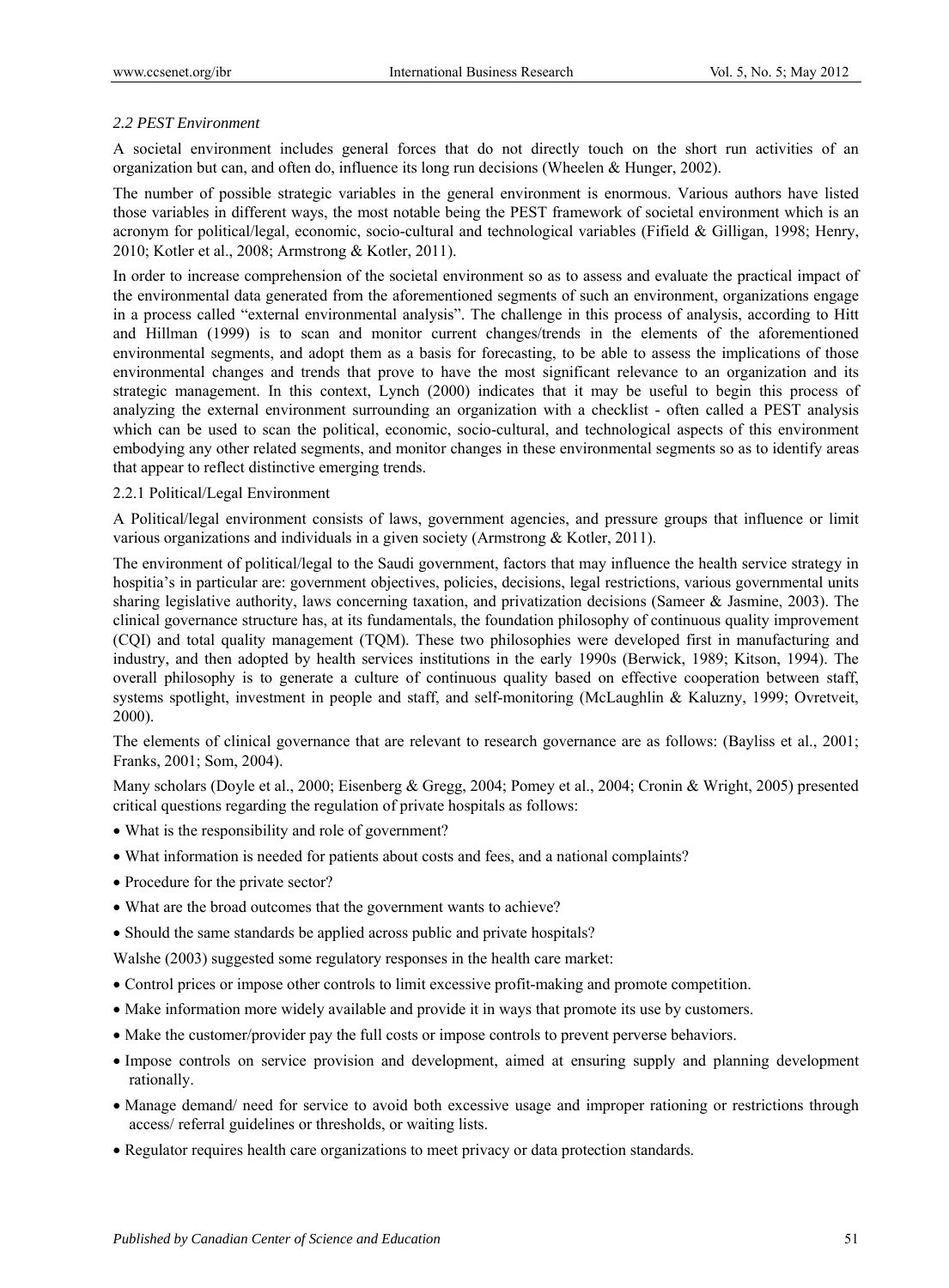- Regulator monitors and manages performance and quality to ensure acceptable standards on behalf of users/consumers.
- Regulator prevents health care organizations from refusing access to certain groups, such as those with high health needs.

Based on the political/legal literature, it can be hypothesised that:

Political/legal environment has a positive significant influence on health service strategy in Saudi private sector hospitals.

#### 2.2.2 Economic Environment

The economic environment consists of factors that affect consumer purchasing power and spending patterns (Kotler et al., 2011). Kingdom of Saudi Arabia (KSA) has greatly in its levels and distribution of income. KSA has a rich market in different kinds of goods and services (e.g. oil, gas and religious tourism as a spiritual place product represented by Mecca and Medina) which reflects positively on the purchasing power of goods and services. And one of these services is health services. Health services marketing should pay attention to high income of the Saudi people.

Economic fluctuations in the home market and inflationary factors are also impacts that have an influence, because they can produce both positive and negative effects on the demand for goods and services. For example, they could affect the specifications of certain goods or may require workers to receive specific types of training or preparation. (George, 2009; Girijasankar & Bhar, 2011).

The KSA interest rate is stable at the moment, which means it may affect Saudi private hospitals in regards to their health service development and sales volume. These aided hospitals decide on their pricing strategy of competitive pricing, where they set their prices in line with their competitors' in another health market in KSA (e.g. Ministry of Defense hospitals, and National Guard hospitals).

An additional economic factor to be considered by Saudi private hospitals is taxation. Taxation comes in two forms, direct and indirect. Direct tax is tax that can't be avoided, an example of this is (income tax), where a percentage of everyone's earnings are taken from them, and this affects people. Indirect tax is tax that can be avoided (e.g. VAT on a product, as this can be avoided by not buying the product). In KSA both kinds of these taxes are not applied, that means it gives an opportunity to the Saudi people to consume more and more services (e.g. plastic surgery, and regular medical checkup).

An extra influence that the economy may have on private hospitals in Saudi is unemployment. While, if unemployment is high, then there would be less demand for their health services (e.g. orthodontist, plastic surgery, and regular medical checkup), this is because if lots of people are unemployed, then they aren't going to have much money to spend on non basic health services (e.g. orthodontist, plastic surgery, and en suit rooms). Whereas, if unemployment was low then there would be a higher demand as people have got more spare money to spend on the above mentioned health services.

Based on the economic literature, it can be hypothesised that:

Economic environment has a positive significant influence on health service strategy in Saudi private sector hospitals.

#### 2.2.3 Social/Cultural Environment

Social/cultural environment is made up of institutions and other forces that affect a society's basic values, perceptions, preferences, and behaviors (Kotler et al., 2011; Armstrong & Kotler, 2011).

Socio-cultural trends can present both threats and opportunities for many hospitals. They are reflected in customer wants and needs in terms of a health service. In terms of the Saudi health care market, a growth of young age groups and a decrease in older age groups has long-term funding implications and presents new demands in terms of product and service requirements for health care.

As the KSA has a wide selection of people from different social backgrounds, Saudi hospitals need to be aware of things like people's race, culture, education levels, population, gender, age distribution, buying habits and lifestyle. As a result, Saudi private hospitals need to promote my product so that it appeals to the different social backgrounds of the KSA, as this will maximize the hospitals sales and enable their services to fulfill its potential market share.

Based on the Socio-cultural literature, it can be hypothesised that:

Social/cultural environment has a positive significant influence on health service strategy in Saudi private sector hospitals.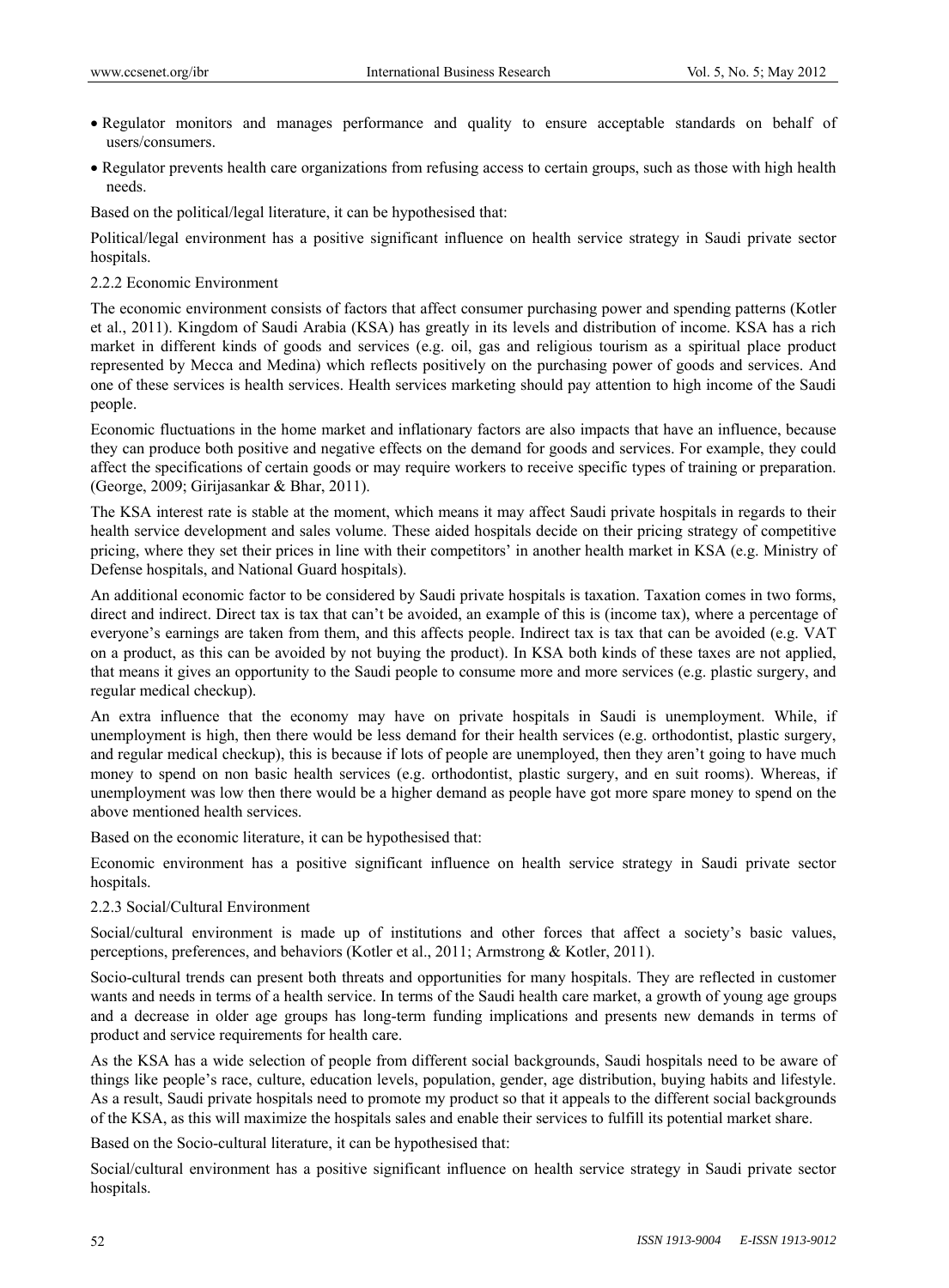## 2.2.4 Technology Environment

The technology is perhaps the most dramatic force now shaping, our destiny (Kotler et al., 2011).

Technology in health services organizations has released such good things antibiotics, robotic surgery, MRI. The technologies environment change rapidly. In the past most of hospital managers do not know about the updating technologies we knowing nowadays. New technologies create new markets and opportunities. Therefore, the hospital managers should study these updating technologies around the world to adopt them in their hospitals.

Dramatic advancements in updating technology affect not only the products and services offered by organizations to customers but also the work processes needed. They can offer opportunities to those who can take benefit of such advancements. Otherwise, expecting and responding to technological trends can prove to be costly (Kotler et al., 2008).

New technology is a speedily changing environmental factor. In the field of health services, the latest technological breakthroughs in surgery techniques (e.g. robotic surgery) have made it possible for more illnesses to be treated although at the same time increased costs of such health and medical services. Measures taken to reduce costs can lead to more day surgeries for minor operations.

Based on the technology literature, it can be hypothesised that:

Technology environment has a positive significant influence on health service strategy in Saudi private sector hospitals.

## *2.3 Health Service Strategy*

The service concept is the core element of a service, and it must be derived from the needs and wants of a specified target group of customers (Gronroos, 1980, 2000). The service product is the central component of any marketing mix strategy (Cowell, 1984; Ennew, 1998).

Product strategy is McCarthy's first element of the marketing mix components. It can be summarized as the ultimate result involving benefits being enjoyed by a client at the time of a purchase/receipt of service from an organization (Armstrong & Kotler, 2011).

Medical service can be defined as a health care service intended to influence a person's health, directly or indirectly, through procedures executed by medically educated personnel. It is difficult to distinguish clearly between diverse activities within medical services (Oravo & Tuominen, 2002).

Health service organisations usually offer a wide range of health service products to a number of customer and patient groups in order to satisfy a variety of customer and patient needs and wants (Kotler et al., 2008).

Today brands play an integral part in marketing strategy and, as indicated by Lim and O'Cass (2001), brands are increasingly valuable assets and sources of differentiation. A brand can be defined as: *"a name, term, sign, symbol, or design, or combination of them which is intended to identify the goods and services of one seller or group of sellers and to differentiate them from those of competitors"* (Keller, 2003, P3) and should enhance a product's or service's value.

Depending on the perspective that one considers, the brand can have added value to the manufacturer (e.g. signal of quality, legal protection, source of financial return), the trade (e.g. wider distribution, lower slotting allowances, more shelf facings), or the customer (e.g. identification, risk reducer, signal of quality) (Farquhar, 1989; Keller, 2003).

Over the past twenty years or so, the ways in which markets have evolved, i.e. through liberalization, free enterprise, and closer global cooperation, have led to fierce competition between services firms which are all vying for the biggest market share. However, it is this very competition that has compelled service companies to become more innovative in their approach by constantly adjusting to new trends and demands in order to be able to offer the newest and best services. It would therefore be fair to assume that *new service development* (NSD) is of the utmost importance and at the very heart of the service industry (Johnson et al., 2000; Fitzsimmons & Fitzsimmons, 2001).

NSD involves developing offerings such as health care services (diagnosis, treatment, rehabilitation, health researches, etc). Offerings can be sold either to consumers or to businesses, and sometimes to both.

It may be commonly agreed, by any definition, that 'innovation' necessarily involves creating "something new". It was recognized by King and Anderson (2002) that an innovation would have to lead to some type of benefit such as profit, personal growth, solutions, etc. Innovation may be seen as an intentional attempt to apply change to gain an advantage. The prerequisite for an innovation however is an idea, although an idea cannot in itself be considered an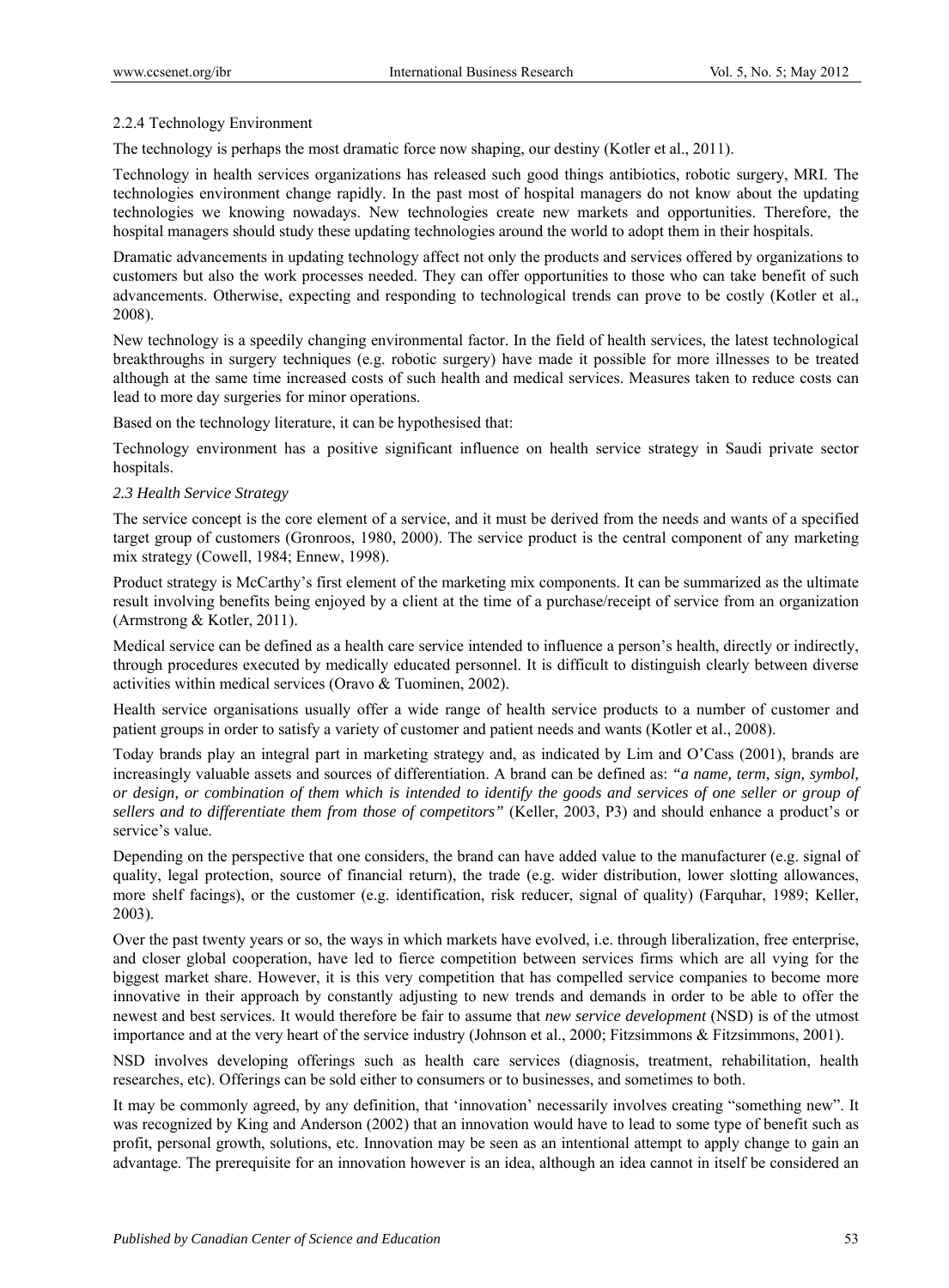innovation. Most importantly, a new development cannot be termed an innovation unless it is useful and applicable, for it is use and applicability that make an innovation truly worthwhile.

New services, if truly beneficial, have the potential to attract customer satisfaction which could lead to larger numbers of new customers while at the same time garnering and reinforcing existing customer satisfaction. If customers are satisfied, they would not only provide positive recommendations but would also have no objection to paying a price premium (Reicheld & Sasser, 1990). Customer perspective of service quality invariably would lead to repeat purchases (Grönroos, 1990).

## **3. Rationale for Research**

Hospital industry is growing fast all across the globe. It is a key measure of the economic growth of a country. In the Saudi Arabia private sector hospitals are considered to be an emerging business. A study of the external environmental influences will allow planners and strategists to improve upon the quality and effectiveness of health service delivery in this sector.

Further, the environmental turbulence that has been created by health service reforms and competitive pressures of the open market mechanisms have resulted in hospital executives' serious attempts to aggressively formulate and implement strategic options that are closely tied to their hospitals' distinctive competencies and their perception of the external environment.

# **4. Research Objectives**

- 1. To identify the factors which constitute the macro environment profile for Saudi private sector hospitals?
- 2. To determine what influences the macro environment factors have on the health service strategy in Saudi private sector hospitals.

## **5. Research Methodology**

## *5.1 Research Design*

Having first explored secondary sources to obtain insights into the literature on satisfaction with hospitals, the next stage involved gathering information directly from actual managers of hospitals. This was accomplished in two steps.

Step 1- Involved exploratory in-depth research. Interviews were conducted with a small but representative sample of conveniently chosen hospital senior managers with different backgrounds which represented 10 percent of the total research population. Participants responded to open-ended questions. The in-depth nature of the interviews allowed identification of the factors explaining the macro environmental influences on health service strategy in Saudi private sector hospitals.

Step 2- Involved designing and pre-testing a questionnaire which was administered to 120 respondents, again chosen conveniently from all the Saudi private sector hospitals in the main cities (Jeddah, Mecca, Ta'if, and Al-Leith) in Western Region. The pre-test was instrumental in assessing the strengths and weaknesses of the questionnaire and suggested the need to make minor modifications in the instrument.

## *5.2 Measurement*

The questionnaire included perceptual measures that were rated on a five-point Likert scale. Each scale item was anchored at the numeral 1;  $1 =$  "strongly disagree";  $5 =$  "strongly agree". This format has been recommended for management and health-care surveys (Elbeck, 1987; Steiber, 1989). Multiple items were used to assess their measurement properties (reliability and validity). Consistent with the literature, the scale items selected for the dependent variable were direct measures of health service strategy with influences received from macro environment factors as independent variables.

Both the independent and dependent variable(s) deployed in the research are explained in Table 1 and 2 according to the proposed hypotheses.

Insert Table 1 Here

Insert Table 2 Here

## *5.3 The Research Population*

Any research population must be accurately specified in order to collect the required data for the research problem.

The research population consists of the private hospitals in the Kingdom of Saudi Arabia. The population in this research is defined as all the hospitals of the Saudi Western Region governorates which are licensed as general private hospitals by the Ministry of Health. Therefore, the hospitals which are licensed as single medical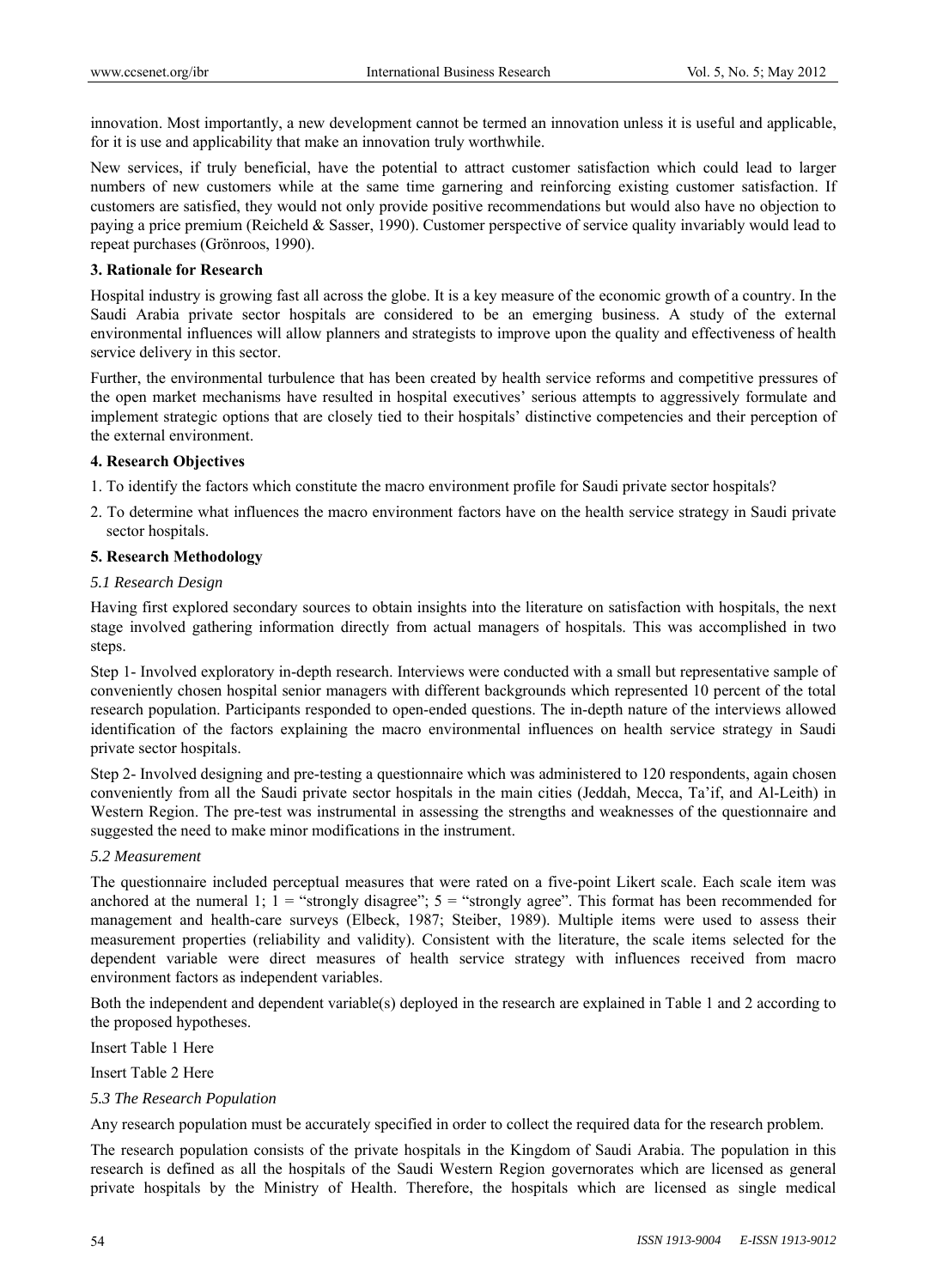specialization hospitals were not included in the research population. The number of hospitals included in the research population for this study was 35. These were classified according to location, size, and specialization.

This research focused on the multi-medical specialization (general hospitals) alone. Hospitals in Saudi are either government hospitals (Ministry of Health, Ministry of Defense, Ministry of Interior, National Guard Hospitals, and university hospitals), private hospitals or hospitals run by charitable organizations e.g. Crescent Hospitals.

The hospitals were classified according to the number of available beds: large hospitals (300 beds or more than beds) medium hospitals (101-299 beds) and small hospitals (100 or less than beds). Although there are a number of classifications for hospital size (American Hospital Association, 1974), the one depending on bed capacity was used because it is the most popular measure internationally (American Hospital Association, 1991).

## *5.4 The Research Respondents*

The research was conducted with the senior management teams in the Saudi private hospitals. These teams included the following; general director, medical manager, administrative manager, nursing manager, marketing manager (if any), public relations manager, and out-patient clinic manager.

The rationale for selecting these respondents is that they have more access to the knowledge and data being studied as a result of their greater responsibility for managing strategies involving environmental factors than the lower level managers in the hospitals.

The researcher gathered 120 questionnaires, yielding a response rate of 100% (Table 4). All data collection procedures were designed to ensure the anonymity. Respondents typically held purposive sample. It should be noted that every questionnaire was personally handed and instructions were given to each manager before completing the questionnaire. Regarding to educational levels of those managers (85%) were bachelor degree holders, (12.5%) of them were master degree holders and the remaining (2.5%) were doctoral degree holders. In terms of the age group of respondents, it is interested to note that (54.2%) of them are fell into (46-50) years, whereas (37.5%) fell into (36-40) and the remaining are over 60 years old (8.3%). In terms of the type of academic background of those managers, the majority (75%) were medical specialty, and some those (25%) of these, were managerial background. Regarding to hospital size (43.3%) were big hospital staff, (40%) middle size, the remaining (16.7%) were small hospitals. In terms of the location of hospital the majority (86.3%) were from Jeddah city and the remaining percentage from different city in the Western Region.

## **6. Analytical Approach**

Our basic hypotheses posit that macro environmental factors influence health service strategy.

More specifically, we hypothesize that a stable environment in hospitals can lead to a successful and superior performance of health service strategies in the Saudi market. Conversely, a dynamic environment could lead to inferior performance. To test these two relationships we employed a multiple regression model because the interactive multiple regression modelling approach has been proposed as an effective method for studying interactive relationships (Pedhazur, 1982; Cohen & Cohen, 1983).

In the interactive multiple regression model, a series of simple regressions were put in place by entering selected values of the moderating variable. Following this, the slopes were tested to evaluate the effect of leverage on health service strategies at various levels of environmental dynamism. Thus we were able to provide statistical proof to strengthen our hypotheses.

## *6.1 Research Hypotheses*

Based on the PEST environment factors and the health service strategy the researcher formulated a number of hypotheses to assist in investigating the research problem and fulfilling its aim and objectives.

The hypotheses were based on examining the effect of PEST environment factors on the health service strategy of Saudi private sector hospitals.

The general hypothesis is:

H1: PEST factors have a positive significant influence on the health service strategy in Saudi private sector hospitals.

This general hypothesis was divided into four sub-hypotheses:

H1a- Political/legal environment have a positive significant effect on the health service strategy of Saudi private sector hospitals.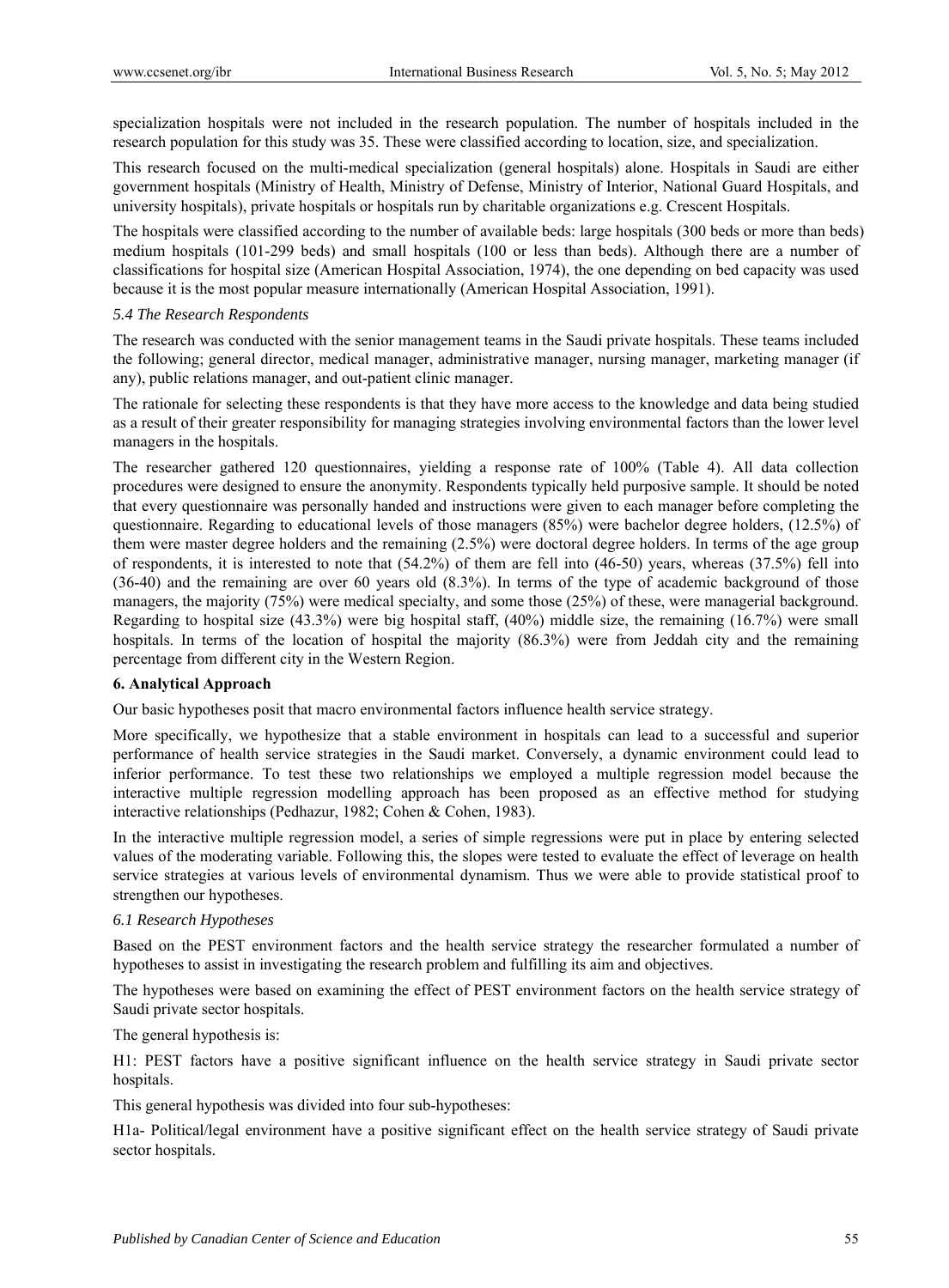H1b- Economic conditions have a positive significant effect on the health service strategy of Saudi private sector hospitals.

H1c- Socio/Cultural factors have a positive significant effect on the health service strategy of Saudi private sector hospitals.

H1d- Technology has a positive significant effect on the health service strategy of Saudi private sector hospitals.

Research Design of a Multiple Regression Analysis (Predictors of Health Service Strategy)

#### *Y = B0 + B1X1 + B2X2 + B3X3 + B4X4 + E*

*Y=the predicted value on the health service strategy; B0=the Y intercept, the value of Y when all Xs are zero; X1=Politics (P); X2=Economics (E); X3=Socio/Cultural(S); X4=Technological (T); B=the various coefficients assigned to the IVs (Independent Variables) during the regression; E=an error term.* 

#### Health Service Strategy =  $f(P, E, S, T)$

As shown, the health service is the dependent variable in this model, while politics, economics, socio/cultural, technological are independent variables.

R square is 0.402 as displayed in table (3) and the adjusted R square for the four variables is 0.473, which means that these four variables explain through such a model, about 40% of the variance of the health service dimension. However, viewing table (3) shows that four out of four variables having a significant effect. Of the four significant variables, technology appears to have the greatest impact on health service strategy based on the size of its beta coefficient.

#### *6.2 Discussion of the Hypothesis Relating to the Effects of Macro Environment Factors on Health Service Strategy*

The hypotheses concerning the potential relationship between macro environment and health service strategy. The hypothesis was tested by applying multiple regression tests.

Hypothesis H1: macro environment and health service strategy.

Macro environment factors have a positive significant influence on health service strategy in Saudi private sector hospitals.

Empirically the model assumed that macro environment factors influence health service strategy in Saudi private sector hospitals. It also predicted that the influence of such factors on health service strategy would differ according to personal variables such as the respondent's position, academic background, and organisational variables, such as hospital location and size.

The results of the multiple regression analysis have indicated that there is a variation in the effect of macro environment factors on the health service strategy. There is significant empirical evidence in this research indicating that macro environment factors have a different degree of influence upon the health service strategy.

The empirical evidence presented the view that macro environment factors have a fundamental role to play in the health service strategy of Saudi private sector hospitals.

## 6.2.1 Political/Legal

Hypothesis H1a: political/legal and health service strategy.

Political/legal environment have a positive significant influence on health service strategy in Saudi private sector hospitals.

The empirical evidence has provided significant support for the political/legal literature which advocates that government regulations have an influence upon private sector hospitals (Berwick, 1989; Solomon, 1990; Boonekamp, 1994; NHS Executive, 1998; Hogan, 1999; Fleishman et al., 1999; Walshe, 2003; Kotler et al., 2008; Armstrong & Kotler, 2011).

Berwick (1989) and Kitson (1994) suggested that the clinical governance framework has at its foundations the core principles of continuous quality improvement (CQI) and total quality management (TQM). CQI/TQM were developed first in industry, and subsequently adopted by health care organisations.

Hogan et al. (1999) established that increased government regulations and rules have led health institutions to connect and/or create large health service systems and introducing them in a market field not unlike that of commodity products. As a result, hospitals have come to accept the stark realization that consumer/patient awareness of services is supreme to economic survival. The stability of Saudi government regulations represents an opportunity for such hospitals to reduce uncertainty.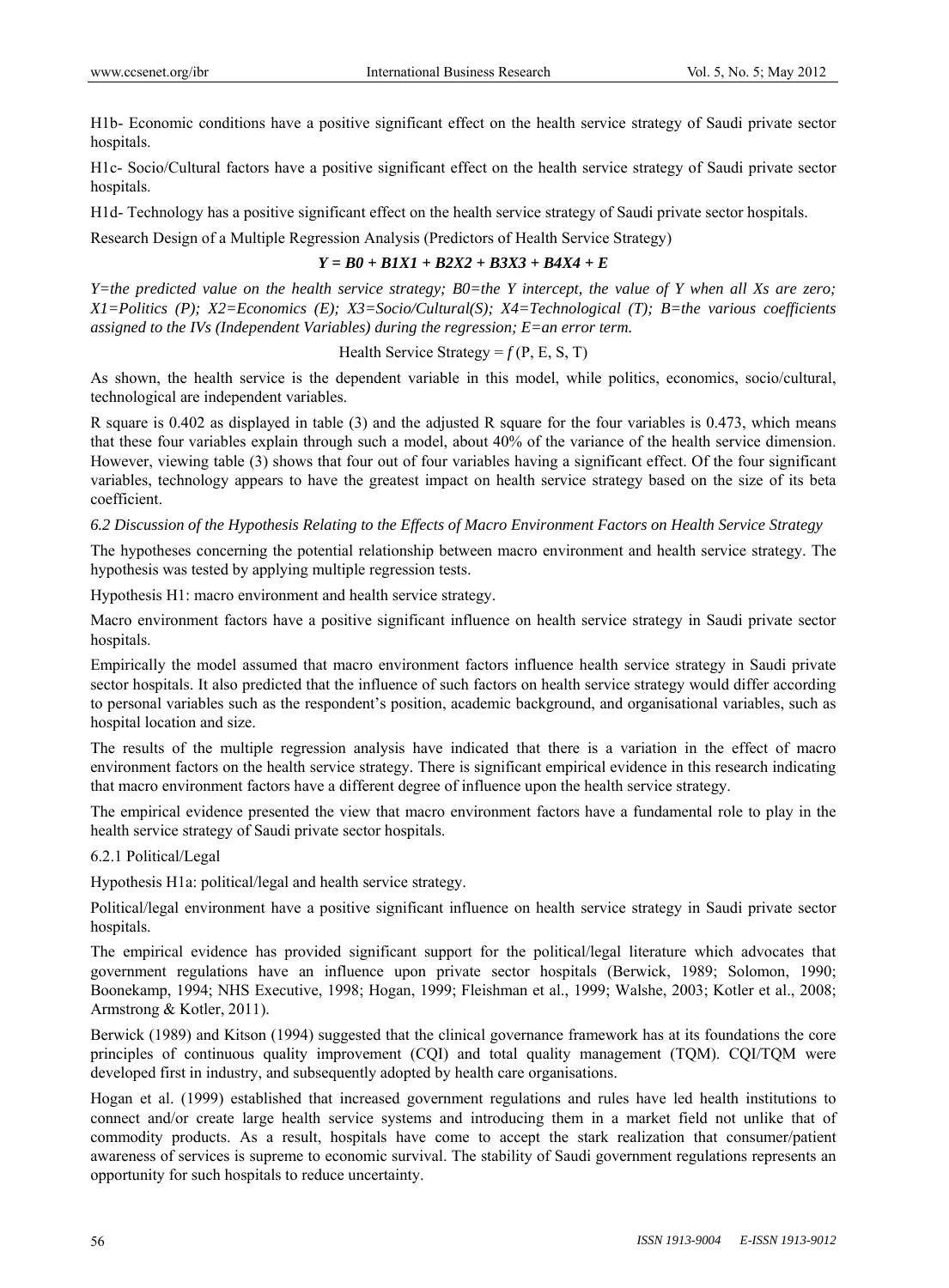The successful implementation of government regulations and policies has an important influence on the health service strategies of these hospitals, because governmental departments and ministries are often adopting new policies and strategies in an effort to improve health care services.

One of the most significant factors of influence is the government regulations that are applied at various levels in the kingdom. In many countries, health services are considered so critical and vital for the well being of the populace that governments consider themselves responsible for guaranteeing it. In Saudi Arabia too, the government, represented by the Ministry of Health (MOH) and other ministries and departments, takes its responsibility as a health care provider seriously. The Saudi MOH controls the nature and level of competition, and plays a significant role in influencing the rules of the competition. Furthermore, local, regional and national authorities continue to influence the planning and financing processes in health care. For example, governmental influence restricts the manner in which private sector hospitals can offer services as they are not completely free to set their prices, extend their facilities, or promote their health services on television. In such a scenario, where the government is a controlling party, Saudi private sector hospitals are obliged to work in cooperative relationships with government representatives. Another factor to be considered is that governmental departments are also involved in controlling the investment in high technology medical equipment.

#### 6.2.2 Economic Conditions

Hypothesis H1b: Economic conditions and health service strategy.

Economic conditions have a positive significant influence on health service strategy in Saudi private sector hospitals.

Economic conditions are considered to be one of the influential factors on Saudi private sector hospitals.

In KSA there is a high income for most of population, this may encourage these hospitals to invest in a high technology medical equipments. In similar vein, this high national income high growth may boost demand for these hospitals. As such, low inflation may enhance higher salary demand from employees and leads these hospitals to improve the health services provided to the target market.

The taxes imposed on the medical equipment in KSA are nothing, this give an opportunity to the Saudi hospital to improve their medical equipments.

#### 6.2.3 Social/Cultural

Hypothesis H1c: Social/cultural and health service strategy.

Social/cultural have a positive significant influence on health service strategy in Saudi private sector hospitals.

This finding is consistent with other researchers' findings (Kotler et al., 2008; Armstrong & Kotler, 2011).

Changes in social trends can influence on the demand for a hospital services and the availability and willingness of individuals to work. In KSA, for example, the population has been married many times during their lives. This has increased the numbers of new babies which reflects on increase the number of Obstetrics and Gynaecology departments.

Many social and cultural influences market habits for consumption of health care services. There are many people who prefer to seek health services of outstation familiar provides private sector rather than the (Ministry of Health, Ministry of Defence, National Guard, Ministry of Interior) hospitals where he/she insured, and patients look at medical advice for diagnostic tests or emphasis on particular brands prescribed by doctors, with a sense of suspicion. Socio cultural attitudes affect health services outcomes.

# 6.2.4 Technology Environments

Hypothesis H1d: technology and health service strategy.

Technology has a positive significant influence on health service strategy in Saudi private sector hospitals.

A further examination of the results of the multiple regression analysis has indicated that the technology is the most influential factor on the health service strategy in Saudi private sector hospitals.

New technologies create new medical equipments and new technique processes (e.g. MRI Scanning, C.T. Scanning) are all new markets created by technological advances.

Technology in health services can reduce costs improve quality of health care outcomes, and lead to innovations. These developments in Saudi health market can benefit patients as well as the hospitals providing the health services.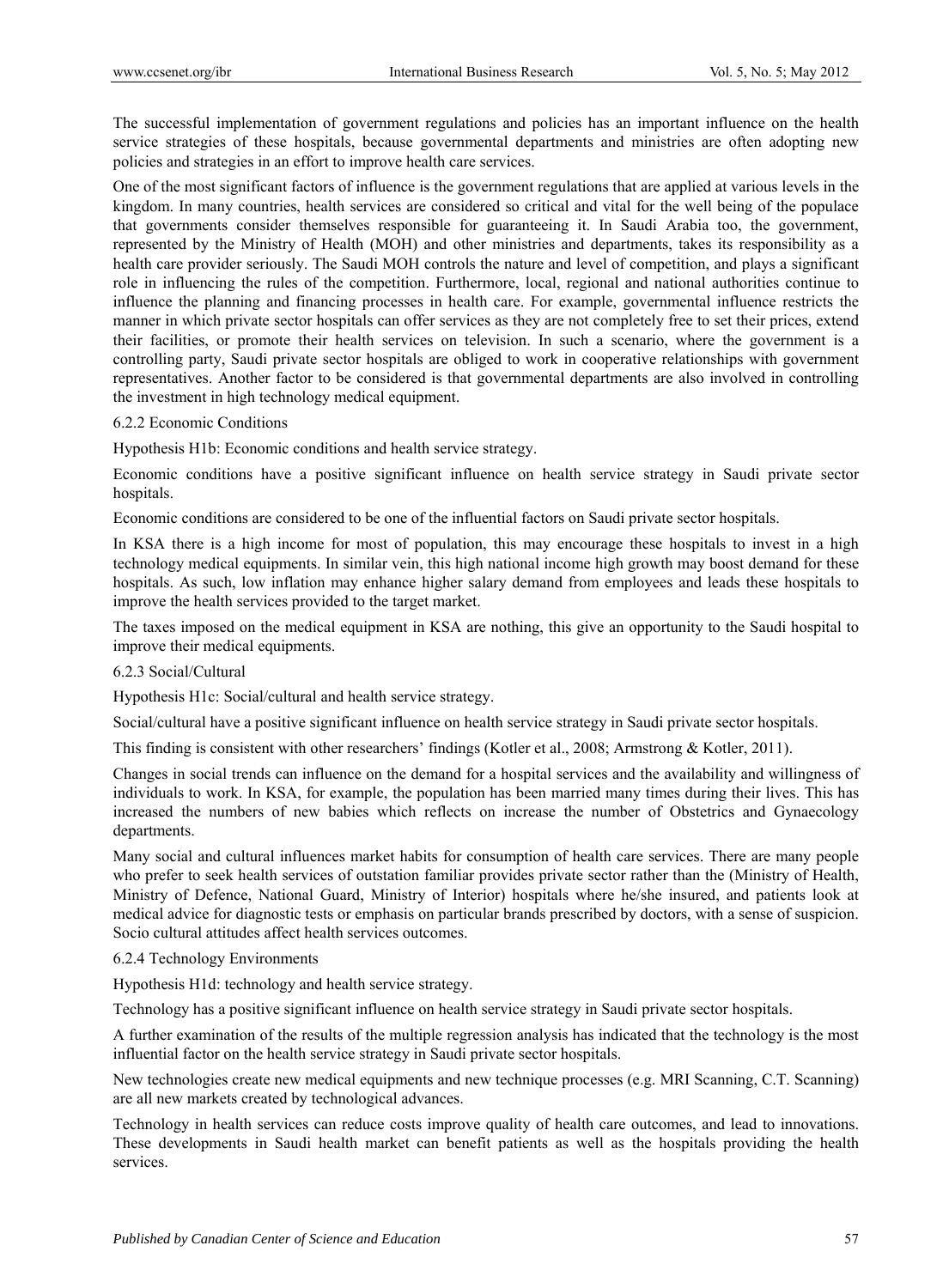From the above discussion on the influence of macro environment factors on the health service strategy in the Saudi private sector hospitals, it can be concluded that marketing in this industry means much more than trying to construct lengthy relationships with consumers alone. This does not mean however that the consumer orientation – one of the basic concepts of marketing – is of minor importance in health care.

#### **7. Research Conclusion**

#### *7.1 Managerial and Practical Implications*

The results of this research bear a number of significant empirical conclusions for researchers and practitioners in health services marketing and for hospitals in particular.

The theoretical foundation of this study is based on literature from the PEST environment relating to private hospitals within the hospital industry. The empirical conclusions drawn from this research are multi-faceted and as a consequence it is important that hospitals managers pay attention to the influences of PEST environment elements on health service strategy in the KSA. Researchers are consequently confident to place more spotlight on the influences stemming from the PEST environment and its impact on health service strategy within Saudi private sector hospitals. Besides that, investigating the impact of PEST influences on health service strategy has not been recognized before as the vital inputs for satisfaction by hospital managers within the private sector hospitals.

This research has attempted to explore the macro-environment factors which influence the health service strategy in the hospital industry. This research tries to identify the factors which constitute the macro-environment factors in Saudi private sector hospitals and investigated whether the hospital managers in Saudi private sector hospitals had a view of these factors.

The literature review in this research indicates a clear shortage of research on the macro-environment factors influencing the health service organizations and specifically the private sector hospitals (McLaughlin  $\&$  Kaluzny, 1999; Ovretveit, 2000; George, 2009; Girijasankar & Bhar, 2011; Kotler et al., 2011; Armstrong & Kotler, 2011). Some studies only partially covered the macro-environment of the Saudi health industry. Therefore, the present research attempts to fill in a gap in the field of macro-environment factors in the private hospitals from the viewpoint of the hospital managers. The research also addressed some of the shortcomings in the literature such as the macro-environment of political/legal, economic, socio cultural, and technological factors, to investigate the macro-environment impacts on health service strategy and hospital industry in the KSA.

#### 7.1.1 Health Service Strategy

The study found that the majority of Saudi private sector hospitals provide a comprehensive range of health and medical service classes to facilitate the diverse needs and wants of both domestic and foreign patients in their target market.

The study also found that developing and introducing new health services applied to Saudi private sector hospitals. The importance of introducing and developing new health services is twofold. First new health services are a competitive tool for the hospital's growth and continuation, and for enabling the hospital to meet the needs and wants of the largest possible market. Second, as medical technology worldwide is updated, it helps hospitals to gain opportunities that lead to increased market share and new market penetration.

#### 7.1.2 PEST Environment Factors

## 7.1.2.1 Political/Legal

The quantitative and qualitative data analysis of the Saudi private hospital sector indicates that the most influential factor is the government type and stability. This refers to the regulation stability and clear of the policies. The rationale behind this is that there is huge changing in the policies and regulations in the Saudi government. As such, all of the policies and regulations walking alongside with the up dated development in health services in these hospitals (e.g. low tax).

#### 7.1.2.2 Economic

The quantitative data analysis in the Saudi private hospital sector indicates that one of the influential factors is the rising of purchasing power of Saudi community. This refers to different reasons: firstly, the increasing of health awareness, secondly, high levels of income, and thirdly, the high numbers of non-Saudi employees and their parents who asking for private health insurance in the private Saudi hospitals.

#### 7.1.2.3 Social/Cultural

The quantitative and qualitative data analysis of the Saudi private hospital sector indicates that the most influential factor is the population health awareness. This refers to the increasing knowledge for the Saudi people.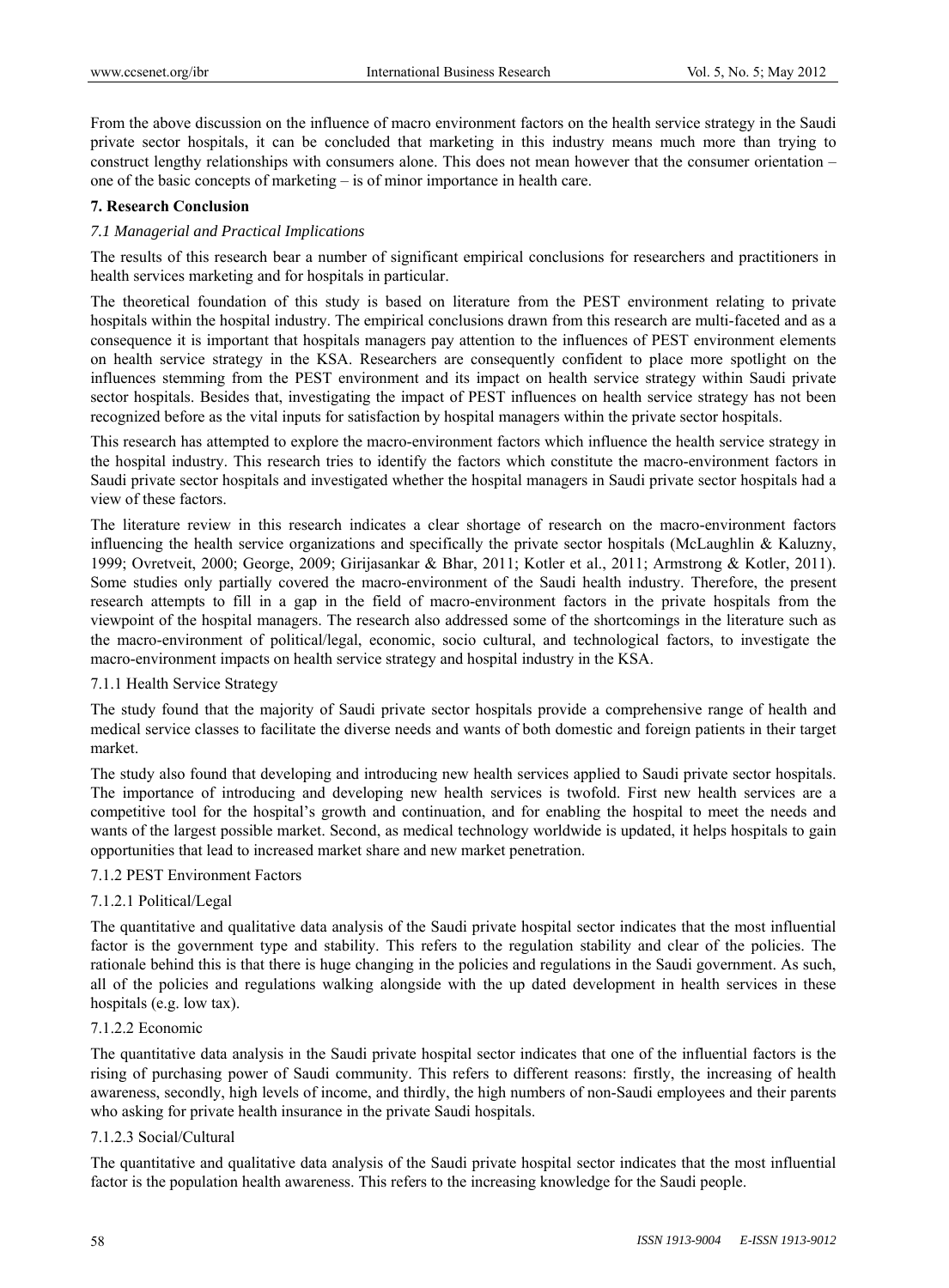# 7.1.2.4 Technology

The quantitative data analysis in the Saudi private hospital sector indicates that the most influential factor is the up-to-date methods for the diagnosis and therapy of diseases and health problems. This refers to high competition and interest in the Saudi health market which leads to the majority of the Saudi private hospital sector desiring possession of these technologies to compete successfully within the Saudi health market. As such, as a result of utilising this up-to-date technology they can satisfy their customers' needs and wants where they actually install and run these technologies. The rationale behind this is that most Saudi private hospitals are representatives of global companies in the medical equipment field.

The relationship between macro environment factors and health service strategy components

- 1. Researchers, besides health organisations, are encouraged to regard the whole picture of relationships among the macro environment influences considered in this research. Generally, researchers and practitioners place more emphasis on end results, like market share, profit and revenue, while ignoring the importance of the source of these outcomes. In particular this research would encourage managers and academics to pay greater attention to the health service strategy aspect and to scrutinise its outcomes.
- 2. The stability of Saudi governmental policies and strategies provide a sound opportunity for Saudi hospitals to reduce uncertainty. This is among the one of the most influential factors affecting health service strategy.
- 3. Additionally, economics are a significant influential factor on health service strategy. For this reason it is an important consideration, for hospital managers to investigate the nature of economic conditions they have in the health market, and the nature of the economic in relation to how this influences hospital strategy. As such, hospital managers must investigate their patients' personal needs and wants, in order to become aware of the local and international economic situations.
- 4. The technology environment provides a marketing opportunity for some Saudi private hospitals to benefit through using up-to-date medical technology and their technically specialised labour-skills as a means of competing: balancing the cost of using this technology against the profit gained. This can enhance the quality of health services and reduce the waiting time. It poses a threat to other hospitals, which do not introduce such technology. The Saudi market is aware of the technology and is recognised the need for it, thus increasing awareness of health and illness issues, Some hospitals may not introduce new technology because of the perceived lack of benefit from introducing it because of the high cost, or because of the specialised training needed for personnel to become qualified in the use the new technology.
- 5. The technology factor is the most influential in health service strategy. It is crucial for both hospital managers and researchers to investigate such factors and to ensure the extent to which hospital comprehend the needs and wants of their customers when they provide them with health services. Therefore, how the hospital managers utilise these technologies as a strong foundation to recommend the hospital services to other potential customers is paramount.

## *7.2 Conclusion*

In summary, this research makes a positive contribution in the direction of macro environment influences on health service strategy in the Saudi private hospital sector. However, this research sought to overcome the limitations it encountered with the sound methodological techniques and it should be followed by other efforts in the same direction. This research and similar studies will encourage other researchers to engage in more studies regarding the macro environment factors that influence health service strategy in the hope that such efforts will improve the relationship between the organisation, its managers and its customers with regard to greater mutual benefits and common advantages.

As noted, the findings suggest several directions for future research. First, the study should be replicated with other services to further examine the transferability of the macro environment in the hospital industry. Second, studying the proposed model in other Arab countries in order to gain more validation for the model and more generalised findings. Third, studying other service sectors and other health sectors e.g. public sector (MOH hospitals, Ministry of Defence, National Guard hospitals and also teaching hospitals) in order to develop a model that represents the service sector more generally, rather than representing the private hospital sector alone. Fourth, the same model could be used in a comparative study between the service sector and the industrial sector in order to test the differences in marketing mix strategy in both sectors and ascertain whether the model could be standardised across a range of industries. Finally, studying all levels of hospital employees should be involved to gather more information on this issue. Customers' viewpoints should be surveyed to gain more insight into customer attitudes, their perceptions of hospitals and their satisfaction.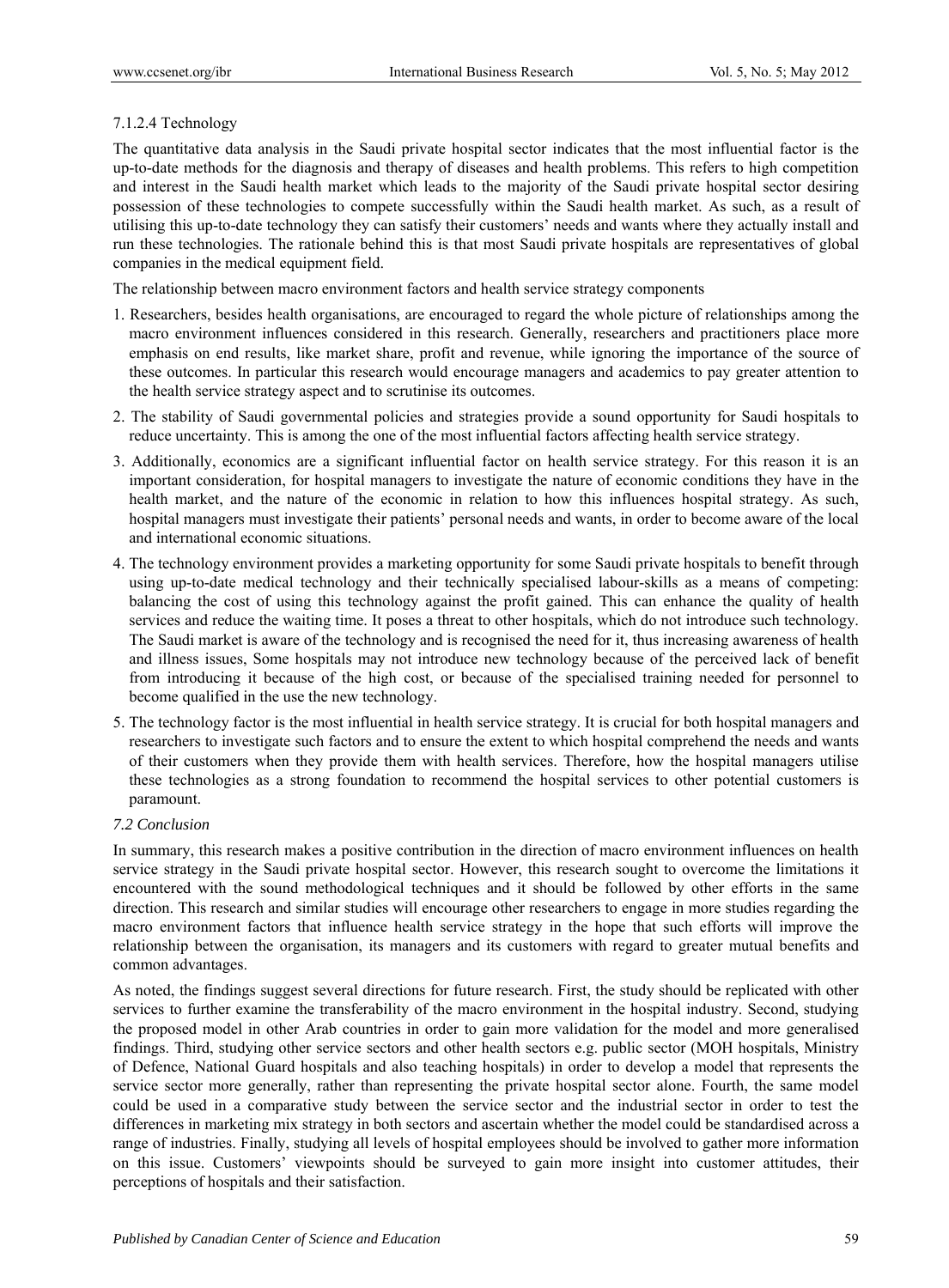## **References**

Aapo, L., & Tomas, E. (2008). On the suitability of the self-organizing map for analysis of the macro and firm level competitive environment: An empirical evaluation. *Benchmarking: An International Journal*, *15*(4), 402-419.

Abu-Noktah, A. M. (2000). The Environmental Influences on Marketing Strategy in Jordanian Health Sector. (unpublished MSc thesis). Baghdad university, Iraq.

American Hospital Association. (1974). *Classification of Health Care Institution*. American Hospital Association.

American Hospital Association. (1991). *Guide to the Health Care Field*. Chicago. American Hospital Association.

Ansoff, H., & McDonnell, E. (1990). *Implanting Strategic Management* (2nd ed.). Prentice/Hall International Inc.

Armstrong, G., & Kotler, P. (2011). *Marketing-an Introduction: Global Edition* (10th ed.). NJ: Pearson.

Bayliss, P., Hill, P., Calman, K., & Hamilton, J. (2001). Education for clinical governance. *British Journal of Clinical Governance, 6*(1), 7-8. http://dx.doi.org/10.1108/14664100110384920

Berwick, D. M. (1989). Continuous improvement as an ideal in health care. *New England Journal of Medicine, 320*(1), 53-56. http://dx.doi.org/10.1056/NEJM198901053200110

Boonekamp, C., & Lucie, H. (1994). Marketing for health-care organizations: An introduction to network management. *Journal of Management in Medicine, 8*(5), 11-24. http://dx.doi.org/10.1108/02689239410073321

Bourgeois, L. (1985). Strategic goals, perceived uncertainty, and economic performance in volatile environments*. Academy of Management Journal, 28*(3), 548-573. http://dx.doi.org/10.2307/256113

Cardwell, R., & Bolon, D. (1996). Strategic alliances and hospitals: A US perspective. *Journal of Management in Medicine, 10*(2), 40-46. http://dx.doi.org/10.1108/02689239610117825

Chaganti, R., & Damanpour, F. (1991). Institutional ownership, capital structure, and firm performance. *Strategic Management Journal, 12*, 479-491. http://dx.doi.org/10.1002/smj.4250120702

Chaharbaghi, K., & Nugent, E. (1994). Towards the dynamic organization. *Management Decision, 32*(6), 45-48.

Choo, C. (2001). Environmental scanning as information seeking and organizational learning. *Information Research, 7*(1), October. http://dx.doi.org/10.1108/00251749410065132

Chung-An, C. (2008). Linking the knowledge creation process to organizational theories: A macro view of organization-environment change. *Journal of Organizational Change Management, 21*(3), 259-279. http://dx.doi.org/10.1108/09534810810874778

Cohen, J., & Cohen, P. (1983). *Applied multiple regression/correlation analysis for the behavioral sciences*. Hillsdale, NJ: Lawrence Erlbaum Associates, Inc.

Cowell, D. (1984). *The Marketing of Services*. Heinemann Professional Publishing Ltd.

Cronin, J., & Wright, J. (2005). Rapid assessment and initial patient treatment team - a way forward for emergency care. *Accident and Emergency Nursing, 13*(2), 87-92. http://dx.doi.org/10.1016/j.aaen.2004.12.002

Csath, M. (1991). Strategic alliances: joint ventures in central and eastern europe problems and opportunities: The case of hungary. *International Review of Strategic Management, 2*(2), 73-107.

Doyle, Y., Bull, A., & Keen, J. (2000). Role of private sector in United Kingdom healthcare system commentary: Cooperation should be based on what the public wants and needs from its healthcare system. *British Medical Journal, 321*, 563-565. http://dx.doi.org/10.1136/bmj.321.7260.563

Eisenberg, N., & Gregg, M. (2004). The roles of government in improving health care quality and safety. *Joint Commission Journal on Quality and Patient Safety, 30*(1), 47-54.

Elbeck, M. (1987). An approach to client satisfaction measurement as attribute of health service quality. *Health Care Management Review, 12*(3), 47-52.

Ennew, C. (1998). Developing Marketing Strategy. In C. Ennew, T. Watkins and W. Mike (Eds), *Marketing Financial Services* (2nd ed.). Betterworth-Heinemann.

Farquhar, P. (1989). Managing brand equity. *Marketing Research, 1*(9), RC-7-RC-12.

Fifield, P., & Gilligan, C. (1995). *Strategic Marketing Management - Planning and Control, Analysis and Decision.*  London: Butterworth-Heinemann.

Fitzsimmons, J., & Fitzsimmons, M. (2001). *Service Management, Operation, Strategy and Information Technology* (3rd ed.). New York, NY: McGraw-Hill.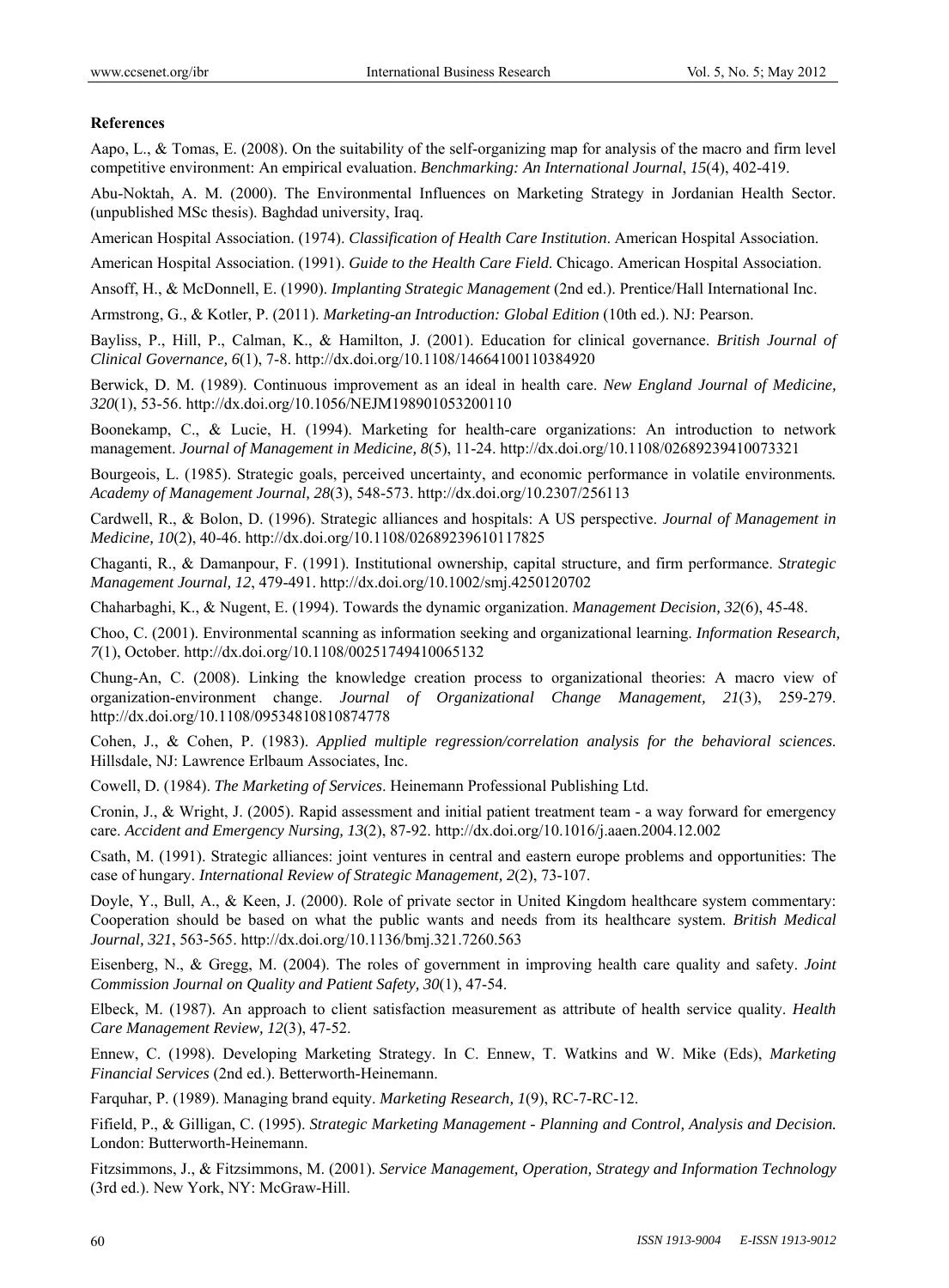Fitzsimmons, M., & Fitzsimmons, J. (2000). *New Service Development, Creating Memorable Experiences*. Thousand Oaks CA: Sage Publications.

Fleishman, R., Heilbrun, G., Mandelson, J., & Shiraz, V. (1999). Improving the quality of institutional care of urinary incontinence among the elderly: a challenge for governmental regulation. *International Journal of Health Care Quality Assurance, 12*(3), 105-120. http://dx.doi.org/10.1108/09526869910235168

Fombrun, C., & Shanley, M. (1990). What's in a name: Reputation building and corporatestrategy. *Academy of Management Journal, 33*, 233-258. http://dx.doi.org/10.2307/256324

Franck, L., Pendleton, E., Pittam, B., Preece, M., & Green, A. (2004). Quality assurance for clinical research: challenges in implementing research governance in UK hospitals. *International Journal of Health Care Quality Assurance, 17*(5), 239-247. http://dx.doi.org/10.1108/09526860410549344

Franks, A. (2001). Clinical governance as a restructuring of quality assurance processes: shifting the focus from corporate to clinical action. *British Journal of Clinical Governance, 6*(4), 259-263. http://dx.doi.org/10.1108/EUM0000000006050

George, T. (2009). Testing the impact of inflation targeting on inflation. *Journal of Economic Studies, 36*(4), 326-342. http://dx.doi.org/10.1108/01443580910973556

Gimeno, J., & Woo, C. (1996). Hypercompetition in a multimarket environment: The role of strategic similarity and multimarket contact in competitive de-escalation. *Organization Science, 7*, 322-341. http://dx.doi.org/10.1287/orsc.7.3.322

Girijasankar, M., & Ramprasad, B. (2011). Has the link between inflation uncertainty and interest rates changed after inflation targeting?. *Journal of Economic Studies, 38*(6), 620-636. http://dx.doi.org/10.1108/01443581111177358

Godiwalla, B., Johnson, J., & Godwalla, S. (1997). Managing Hospitals in Dynamic Environment. *International Journal of Health Care Quality Assurance, 10*(5), 202-207. http://dx.doi.org/10.1108/09526869710174230

Gronroos, C. (1980). Designing a long range marketing strategy for services. *Long Range Planning, 13*(2), 36-42. http://dx.doi.org/10.1016/0024-6301(80)90030-8

Grönroos, C. (2000). *Service Management and Marketing. A Customer Relationship Management Approach*. Chichester: Wiley & Sons.

Haines, W. (1988). Making planning work in developing countries. *Long Range Planning, 21*(2), 91-6. http://dx.doi.org/10.1016/0024-6301(88)90127-6

Hamel, G., & Prahalad, C. (1994). *Competing for the future*. Boston, Massachusetts: Harvard Business School Press.

Henry, I. (2010). The influence of external environmental factors on tourism market strategies in Africa. In Joseph S. Chen (Ed.), *Advances in Hospitality and Leisure* (6. 215-222). Emerald Group Publishing Limited.

Hill, C., & Jones, G. (1998). *Strategic Management: An Integrated Approach*. Boston, NY: Houghton Mifflin Company.

Hitt, M., & Hillman, A. (1999). Corporate political strategy formulation: A model of approach, participation, and strategy decisions. *Academy of Management Review, 24*(4), 825-842. http://dx.doi.org/10.5465/AMR.1999.2553256

Hogan, B., Oswald, S., Henthorne, T., & Schaninger, W. (1999). Promotion and advertising agency utilization: a nation-wide study of hospital providers. *Journal of Services Marketing, 13*(2), 100-112. http://dx.doi.org/10.1108/08876049910266022

Hough, J., & White, M. (2004). Scanning actions and environmental dynamism gathering information for strategic decision making. *Management Decision, 42*(6), 781-793. http://dx.doi.org/10.1108/00251740410542348

Johnson, S., Menor, L., Chase, R., & Roth, A. (2000). *A critical evaluation of the new services development process: integrating service innovation and service design.* Fitzsimmons. J.A.

Keller, K. (2003). *Strategic Brand Management: Building, Measuring, and Managing Brand Equity* (2nd ed.). Englewood Cliffs, NJ: Prentice-Hall.

King, N., & Anderson, N. (2002). *Managing Innovation and Change: A Critical Guide for Organizations*. London: Thomson.

Kitson, A. (1994). Playing the rules. *Quality in Health Care, 1*(1), 149-50.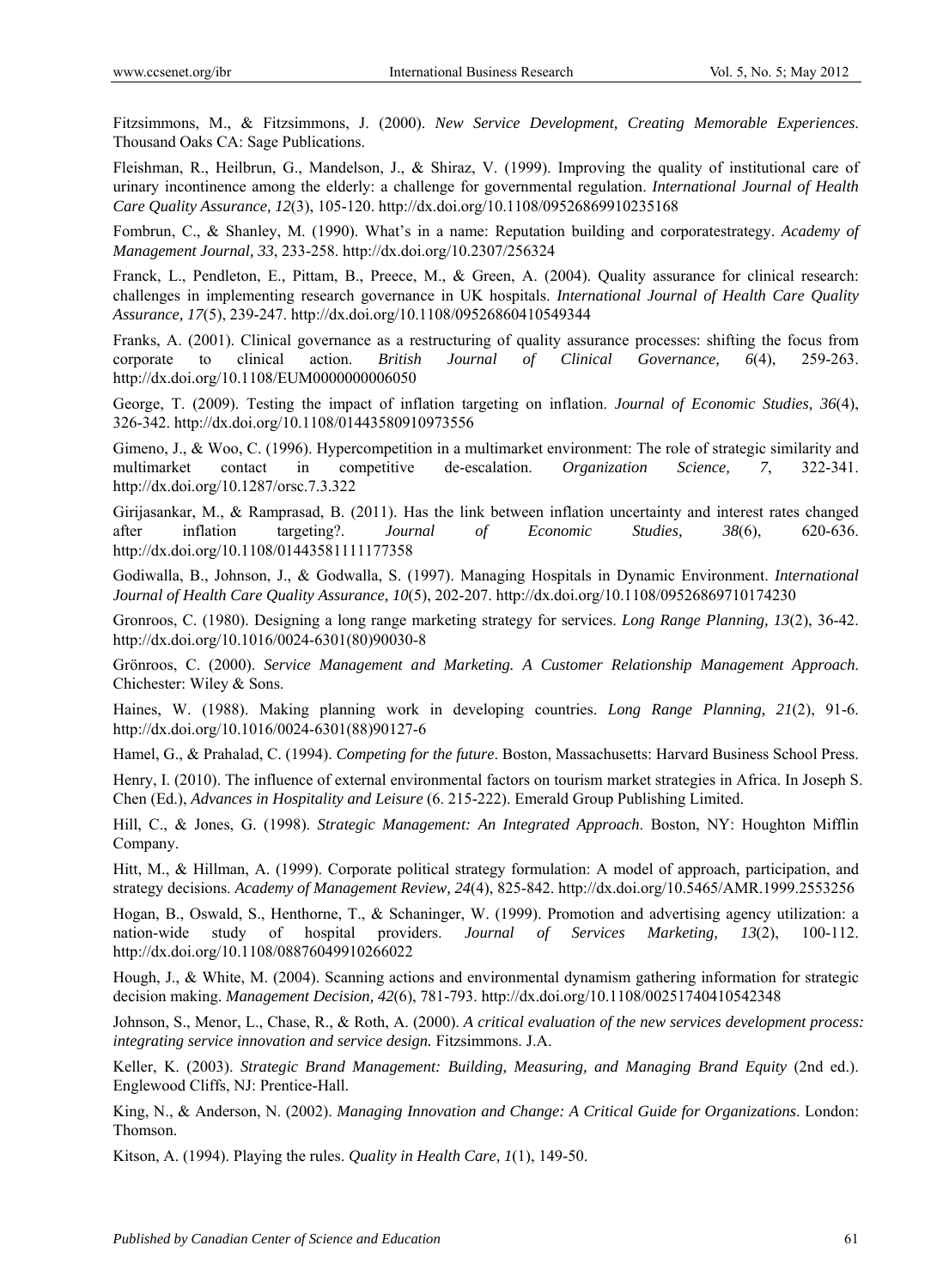Kotha, S., & Nair, A. (1995). Strategy and environment as determinants of performance: Evidence for the Japanese machine tool industry. *Strategic Management Journal, 16*(4), 497-518. http://dx.doi.org/10.1002/smj.4250160702

Kotler, P., Armstrong, G., Tolba, A., & Haib, A. (2011). *Principles of Marketing- Arab World Edition*. Pearson.

Kotler, P., Shalowitz, J., & Stevens, R. (2008). *Strategic Marketing for Health Care Organization-building a customer-driven health system*. USA: John Wiley.

Lim, K., & O'Cass, A. (2001). Consumer brand classifications: an assessment of culture-of-origin versus country-of-origin. *Journal of Product & Brand Management, 10*(2), 120-136. http://dx.doi.org/10.1108/10610420110388672

Lumpkin, G., & Dess, G. (1995). Simplicity as a strategy-making process: The effects of stage of organizational development and environment on performance. *Academy of Management Journal, 38*(5), 1386-1407. http://dx.doi.org/10.2307/256862

McLaughlin, C., & Kaluzny, A. (1999). *Continuous Quality Improvement in Health Care*. Gaithersburg, MD: Aspen Publications.

NHS Executive. (1998). A first-class service: quality in the new NHS. available at: www.doh.gov.uk/newnhs/quality.htm.

Orava, M., & Tuominen, P. (2002). Curing and caring in surgical services: a relationship approach. *Journal of Services Marketing, 16*(7), 677-691. http://dx.doi.org/10.1108/08876040210447379

Ovretveit, J. (2000). The economics of quality. *International Journal of Health Care Quality Assurance*, *13*(5). 200-207.

Pedhazur, E. (1997). *Multiple Regression in Behavioral Research* (3rd ed.). Orlando, FL: Harcourt Brace.

Pomey, M., Contandriopoulos, A., François, P., & Bertrand, D. (2004). Accreditation: a tool for organizational change in hospitals?. *International Journal of Health Care Quality Assurance, 17*(3), 113-124.

Porter, M. (1986). Changing Patterns of International Competition. *California Management Review, 28*(2), 9-40.

Reichheld, F., Sasser, W., & Earl, J. (1990). Zero Defections: Quality Comes to Services. *Harvard Business Review, 68*(5), 105-111. http://dx.doi.org/10.1108/09526860410532757

Sameer, P., & Jasmine, T. (2003). The role of socio-cultural, political-legal, economic, and educational dimensions in quality management. *International Journal of Operations & Production Management, 23*(5), 487-521. http://dx.doi.org/10.1108/01443570310471839

Sander, N., & Ritzman, L. (2004). Integrating judgmental and quantitative forecasts: methodologies for pooling marketing and operations information. *International Journal of Operations & Production Management, 24*(5), 514-529. http://dx.doi.org/10.1108/01443570410532560

Soloman, R. (1990). Using a patient survey for marketing a professional health care practice. *Journal of Health Care Marketing, 10*(2), 47-53.

Som, C. (2004). Clinical governance: a fresh look at its definition. *Clinical Governance: An International Journal, 9*(2), 87-90. http://dx.doi.org/10.1108/14777270410536358

Steiber, R. (1989). Preventing pitfalls in patient surveys. *Health Care Strategic Management*, May, 13-16.

Wagner, J., & Gooding, R. (1997). Equivocal information and attribution: An investigation of patterns of managerial sense making. *Strategic Management Journal, 18*(4), 275-286. http://dx.doi.org/10.1002/(SICI)1097-0266(199704)18:4<275::AID-SMJ880>3.3.CO;2-M

Walshe, K. (2003). *Regulating healthcare: a prescription for improvement*?. Open University press.

Wheelen, T., & Hunger, J. (2002). *Strategic Management and Business Policy* (8th ed.). Upper Saddle River, NJ: Prentice-Hall.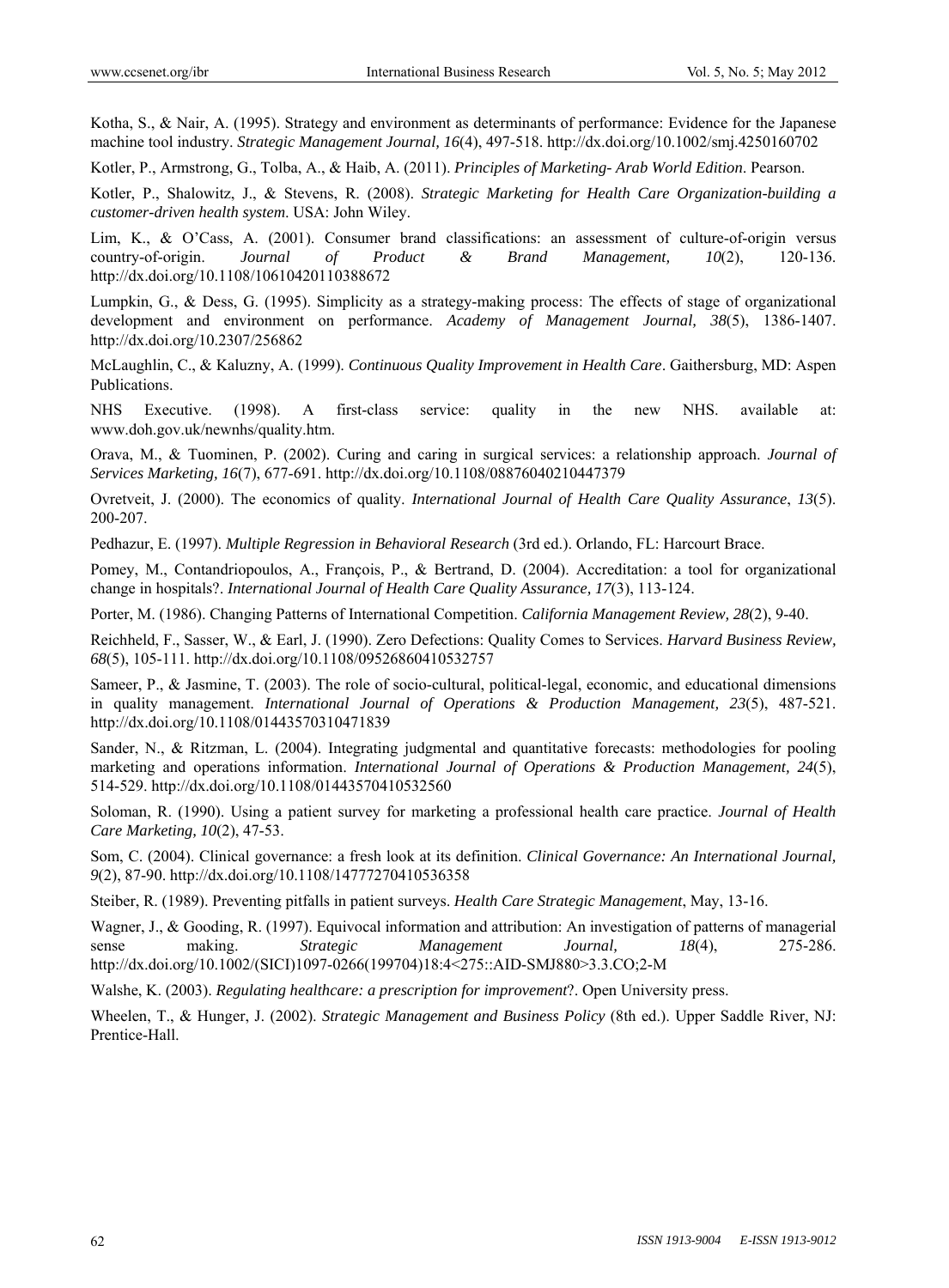#### Table 1. Macro-environment (political/legal, economic, social cultural, and technology)

#### **PEST factors: Independent variables**

#### **Political/Legal (independent variable)**

Political/legal in the Saudi private sector hospitals was measured on:

Government type and stability, rule of law and levels of bureaucracy, regulation and de-regulation trends, social and employment legislation, tax policy, and trade and tariff controls, likely changes in the political environment.

#### **Economic (independent variable)**

The economic environment of Saudi private sector hospitals was measured taking into consideration:

Stage of business cycle, present and predictable economic growth, inflation, interest rates, unemployment, labor supply, levels of income distribution, impact of globalization, and the likely impact of technological or other changes on the economy.

#### **Social/Cultural (independent variable)**

Social/cultural contexts in the Saudi private sector hospitals were measured taking into consideration:

Population growth rate, age profile, education level, population attitudes toward health, population employment patterns, press attitudes, public opinion, social attitudes, lifestyle choices, and cultural changes.

#### **Technology (independent variable)**

Technology in the Saudi private sector hospitals was measured on:

Impact of emerging technologies, impact of internet, updating medical technologies and increased remote working (mobile clinics), telemedicine, R& D activity impact of technology transfer.

#### Table 2. Health service strategy: Dependent variable**s**

#### **Health Service Strategy (dependent variable)**

Health Service Strategy in the Saudi private sector hospitals was measured on:

Hospital brand name, introduces new health services, understands customer needs in order to develop new health services, offers a considerable (comprehensive) range of health care types (classes), good reputation for services and this becomes very important in hospital success, medical staff who play a crucial role in building our brand reputation, uses customer (patient) service as a central element in our service offering strategy, good capacity to hold huge numbers during disastrous time, confidential about our customers (patients) cases.

#### Table 3. Results -PEST factors (Health service strategy)

| <b>PEST</b>     | В     | Standardized error | Beta  | t-value | Significant |
|-----------------|-------|--------------------|-------|---------|-------------|
| <b>PEST</b>     | 0.780 | 0.412              | 0.186 | 3.144   | 0.004       |
| Political/legal | 0.734 | 0.761              | 0.262 | 2.768   | 0.035       |
| Economic        | 0.750 | 0.541              | 0.277 | 2.543   | 0.024       |
| Social/cultural | 0.566 | 0.479              | 0.198 | 3.213   | 0.001       |
| Technology      | 0.697 | 0.411              | 0.377 | 3.964   | 0.000       |

*Note:* R 2 = 0.402; Adjusted R 2 = 0.473; F = 10.650; P < 0.05.